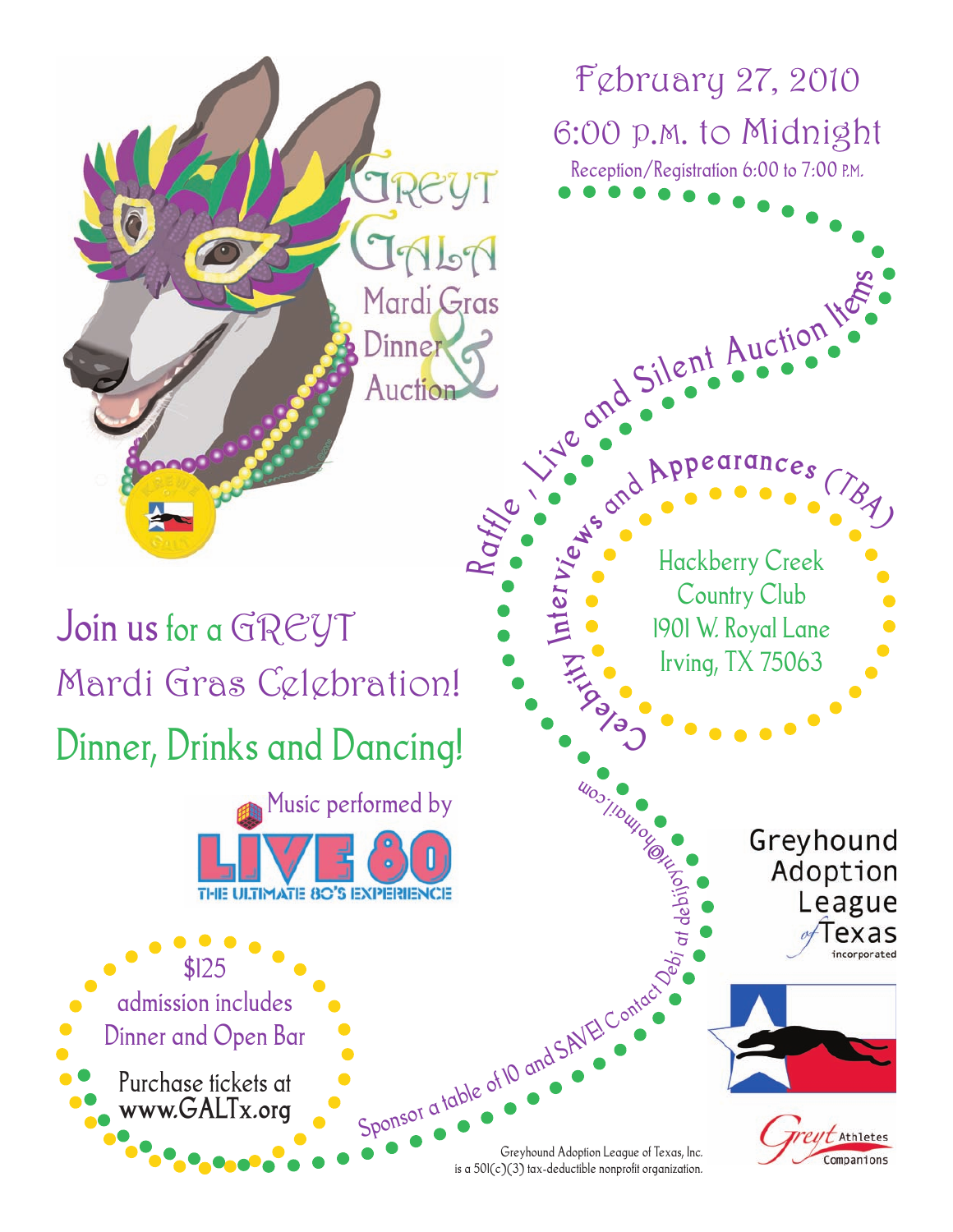## **Help a Greyhound by becoming a Sponsor**

Every year the Greyhound racing industry breeds tens of thousands of Greyhounds, and every year more Greyhound race tracks close. A racing career is relatively short, leaving many good years for a retired racing Greyhound to be a companion pet.

There are two Greyhound race tracks in Texas, and Texas is second only to Florida in Greyhound breeding. GALT is the sole retirement outlet for Valley Race Park in Harlingen, Texas, a seasonal Greyhound race track. GALT takes from 120 to 140 Greyhounds from this track alone during each fourmonth season. Annually, GALT handles between 400 and 500 greyhounds, facilitating their adoption to their forever homes.

Greyhound Adoption League of Texas, Inc. ("GALT") receives its Greyhounds from three sources: (1) race tracks; (2) strays; and (3) owner releases. When a Greyhound's racing career is over, GALT encourages owners to release the retired Greyhounds into an adoption program. However, many Greyhounds are released into unknown situations and are ultimately found running loose or in shelters. Because of changes in life circumstances, some people are unable to continue to keep their Greyhounds and release them to adoption groups instead of shelters.

Many of the Greyhounds taken into GALT's program as strays have life threatening health problems, including starvation, open wounds, injury, heartworms, or other tick-borne diseases. GALT takes in many Greyhounds each year with broken legs and if it were not for GALT, these dogs would be euthanized. Each broken leg requires that the dog have major surgery and costs GALT between \$1,500 and \$2,500 per dog. **GALT NEVER REFUSES** to take a Greyhound because of an illness or injury and frequently takes dogs that other adoption groups will not take.

Medical expenses alone for the care of GALT's Greyhounds can exceed \$10,000 per month. It costs in excess of \$500 for each Greyhound that enters the adoption program just for basic veterinary care, including vaccinations, blood tests, tests for tick-borne diseases, spay/neuter, and dental. GALT's adoption fee is \$350. GALT is one of the largest single breed adoption groups in the southwest.

Greyhounds are wonderful companion dogs, with quiet, gentle dispositions. Even though Greyhounds are athletes, they are really "45 mile an hour couch potatoes". Your donations and support are "greytly" needed to help GALT continue with its mission. Without generous donors like you, GALT would not be able to give so many Greyhounds a second chance at lives that they so "greytly" deserve.

By becoming a sponsor you can help a Greyhound find a home and promote your product or service at the same time.

Greyhound Adoption League lexas incorporated

**ON BEHALF OF THE GREYHOUNDS, THANK YOU FOR YOUR SUPPORT!**

*DONATIONS ARE TAX-DEDUCTIBLE AND BENEFIT* **GREYHOUND ADOPTION LEAGUE OF TEXAS, INC***. A NON-PROFIT, 501(c)(3) ORGANIZATION*



**[www.galtx.org](http://www.galtx.org/)**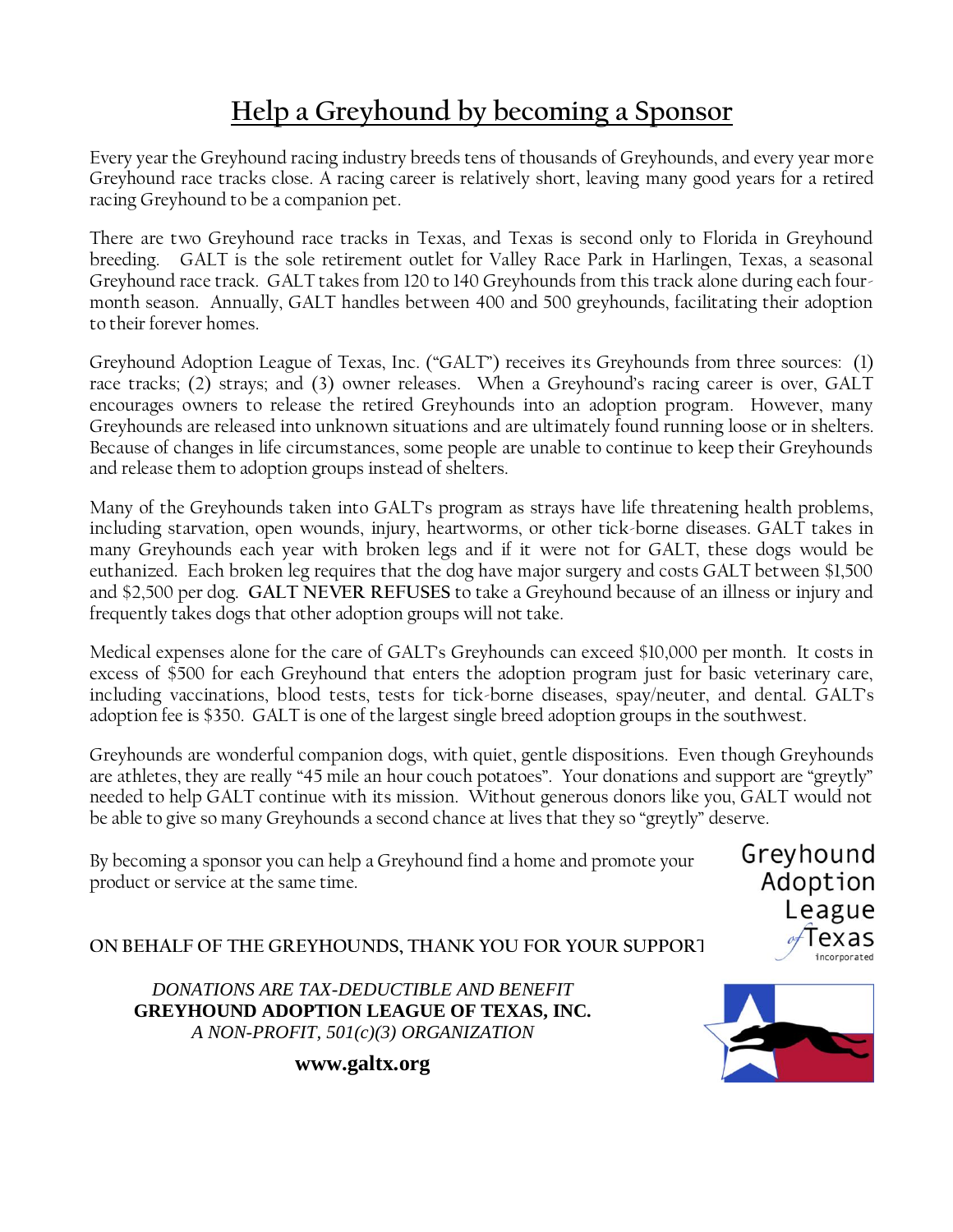

Sponsorship Deadline - February 19, 2010

### \$1,500 **GALA KING**

Full-page Ad in Event Program Your Company Logo and Website Link listed on GALT's Website Home Page Reserved Seating Admittance for six (6) Your Company Logo displayed on Projection Screens throughout Event Your Company Signage Displayed at Event Your Company acknowledged as Named Sponsor by Band Your Company Information/Coupons/Items distributed in Giveaway Bags

### \$1,000 **GALA QUEEN**

Half-page Ad in Event Program Your Company Website Link listed on GALT's Event Web Page Reserved Seating and Admittance for four (4) Your Company Logo displayed on Projection Screens during Event Your Company Signage Displayed at Event Your Company Information/Coupons/Items distributed in Giveaway Bags

### \$500 **GALA JESTER**

Quarter-page Ad in Event Program Reserved Seating & Admittance for two (2) Link to your Company website on GALT's Event Web Page Your Company's Information/Coupons/Items distributed in Giveaway Bags

### \$250 **GALA COURT**

Your Company Logo listed in Event Program Link to your Website on GALT's Event Web Page Your Company's Information/Coupons/Items distributed in Giveaway Bags

### \$100 **ROO!**

Your Name or Company listed in Event Program

# League Texas incorporated

Greyhound

Adoption



### For additional information go to www.galtx.org or contact:

817-449-3544 shannon.forrest@flightsafety.com Shannon Forrest Debi Joynt 214-395-7701 debijoynt@hotmail.com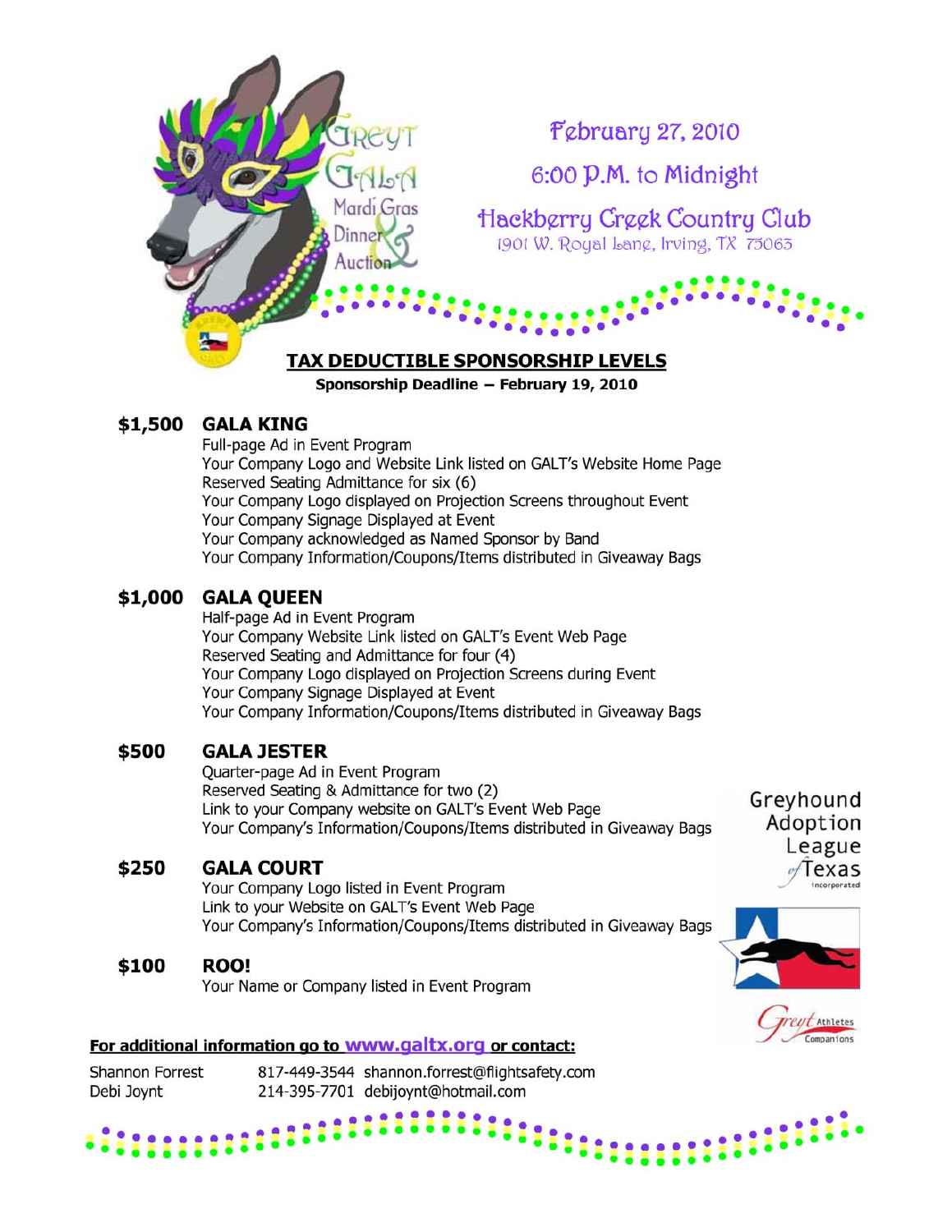| $N$ cl<br>Mardi Gras<br>$D$ inner<br>Auction <sup>2</sup><br>.                                                                                                                                                                                                                                                                                                   | <b>February 27, 2010</b><br>6:00 P.M. to Midnight<br>Hackberry Creek Country Club<br>1901 W. Royal Lang, Irving, TX 75063                                                                                                                                                                                |  |  |  |
|------------------------------------------------------------------------------------------------------------------------------------------------------------------------------------------------------------------------------------------------------------------------------------------------------------------------------------------------------------------|----------------------------------------------------------------------------------------------------------------------------------------------------------------------------------------------------------------------------------------------------------------------------------------------------------|--|--|--|
| SPONSORSHIP AGREEMENT<br>Sponsorship Deadline - February 19, 2010                                                                                                                                                                                                                                                                                                |                                                                                                                                                                                                                                                                                                          |  |  |  |
|                                                                                                                                                                                                                                                                                                                                                                  | Please check your choice of Sponsorship Level                                                                                                                                                                                                                                                            |  |  |  |
| $\Box$ \$1,500 GALA KING<br>Full-page Ad in Event Program, Logo and Website<br>Link listed on GALT's Website Home Page.<br>Reserved Seating and Admittance for Six (6). Logo<br>displayed on Projection Screens at Event. Signage<br>Displayed at Event. Acknowledgement as Named<br>Sponsor by Band. Information/Coupons/Items<br>distributed in Giveaway Bags. | □ \$1000  GALA QUEEN<br>Half-page Ad in Event Program. Website Link<br>listed on GALT's Event Web Page. Reserved<br>Seating and Admittance for Four (4). Logo<br>displayed on Projection Screens during Event.<br>Signage Displayed at Event. Information/<br>Coupons/Items distributed in Giveaway Bags |  |  |  |
| $\square$ \$500 GALA JESTER                                                                                                                                                                                                                                                                                                                                      | $\square$ \$250 GALA COURT                                                                                                                                                                                                                                                                               |  |  |  |
| Quarter-page Ad in Event Program. Link to your<br>website on GALT's Event Web Page. Reserved<br>Seating and Admittance for Two (2).<br>Information/Coupons/Items distributed in<br>Giveaway Bags.                                                                                                                                                                | Logo listed in Event Program. Link to your website<br>on our Sponsorship web page. Information/<br>Coupons/Items distributed in Giveaway Bags.<br>$\square$ \$100 ROO!                                                                                                                                   |  |  |  |
|                                                                                                                                                                                                                                                                                                                                                                  | Name or Business listed in Event Program.                                                                                                                                                                                                                                                                |  |  |  |
| CHECK or CREDIT CARD (Please circle one) In the amount of \$                                                                                                                                                                                                                                                                                                     |                                                                                                                                                                                                                                                                                                          |  |  |  |
| Name on card:                                                                                                                                                                                                                                                                                                                                                    |                                                                                                                                                                                                                                                                                                          |  |  |  |
| Card number:                                                                                                                                                                                                                                                                                                                                                     |                                                                                                                                                                                                                                                                                                          |  |  |  |
| Billing address:                                                                                                                                                                                                                                                                                                                                                 |                                                                                                                                                                                                                                                                                                          |  |  |  |
| City/ST/ZIP:                                                                                                                                                                                                                                                                                                                                                     |                                                                                                                                                                                                                                                                                                          |  |  |  |

Authorized Signature:

For additional information or to become a Sponsor contact:

 $\bullet$ Δ

| Shannon Forrest | 817-449-3544 shannon.forrest@flightsafety.com |
|-----------------|-----------------------------------------------|
| Debi Joynt      | 214-395-7701 debijoynt@hotmail.com            |

**88888888** 

Greyhound<br>Adoption<br>League<br>Texas

## ALL DONATIONS ARE TAX-DEDUCTIBLE www.galtx.org